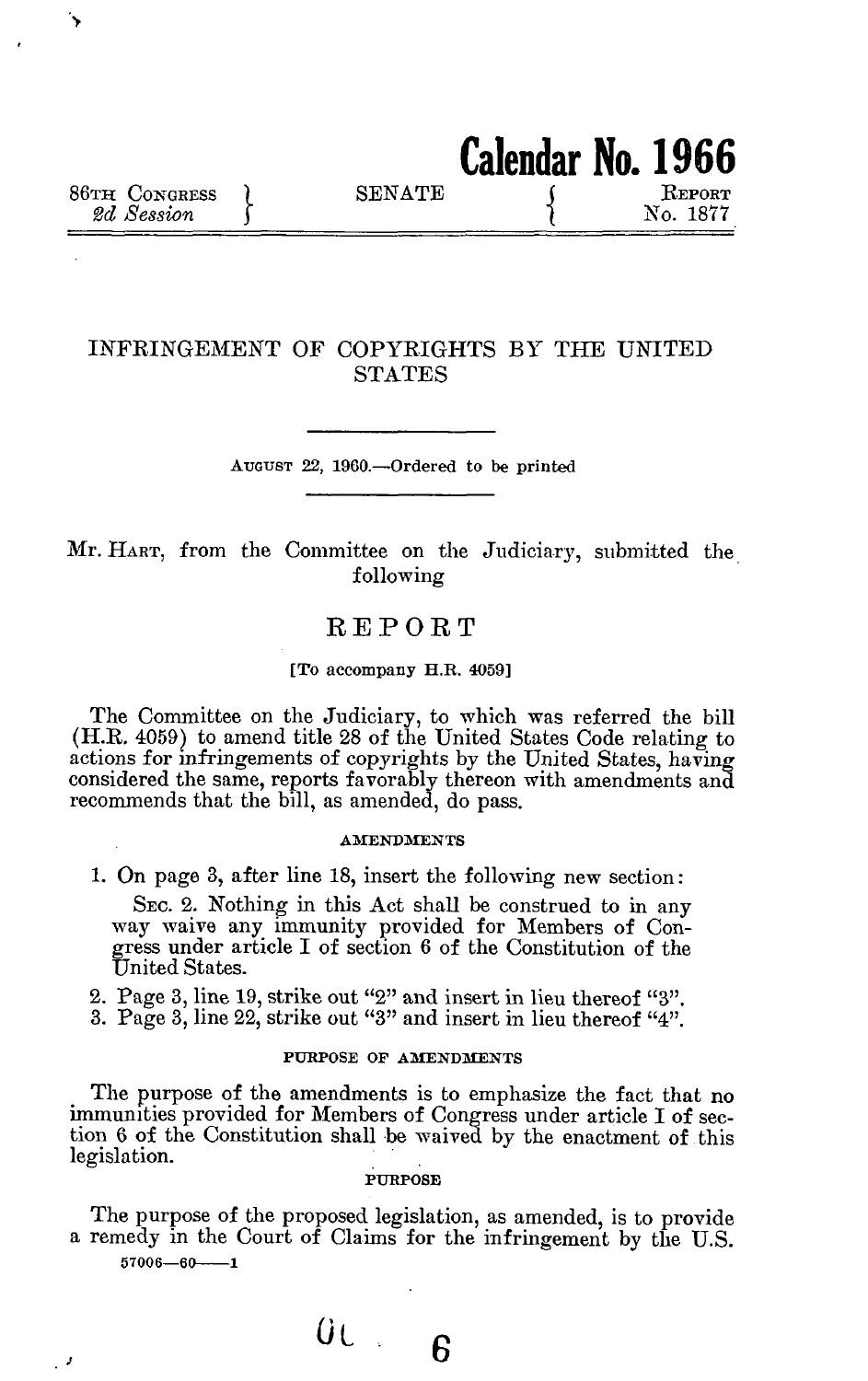Government, or by any contractor acting with its consent, of any work protected under the copyright laws of the United States where such infringement was with the authorization or consent of the United States. To put it another way, the bill would waive the sovereign immunity of the United States for infringement of copyrights by extending the provisions of section 1498 of title 28, United States Code, to permit an action in the Court of Claims for a copyright infringement.

### **STATEMENT**

This legislation was the subject of a hearing on June 2, 1960, at which interested parties appeared and testified. At that hearing, the question arose as to the possible waiver of the immunity of Members of Congress under article I of section 6 of the Constitution. In this regard, there is hereto attached and made a part hereof a memorandum from Benjamin W. Eudd, Copyright Office of the Library of Congress, to Arthur Fisher, Eegister of Copyrights. In order to safeguard against such legislation amounting to a waiver of such immunity, the bill has been amended to take care of that type of situation.

Further question was raised as to whether the bill would relieve willful infringement by contractors, or others, and transfer such liability to the U.S. Government by making the remedy against the United States the exclusive remedy. The committee, after a study of the language of the bill, believes that such is not the case. The language of the bill is to the effect that the exclusive remedy of the owner of the copyright against the United States shall be only in those cases in which the infringement was made with the authorization or consent of the Government. It would, therefore, follow that all other infringements would not transfer liability' to the U.S. Government.

The history of and justification for this legislation are contained in. House Eeport 624 on H.K. 4059, which report states, in part, as  $\text{follows:}$  .  $\blacksquare$  ,  $\blacksquare$  ,  $\blacksquare$  ,  $\blacksquare$  ,  $\blacksquare$  ,  $\blacksquare$  ,  $\blacksquare$  ,  $\blacksquare$  ,  $\blacksquare$  ,  $\blacksquare$  ,  $\blacksquare$  ,  $\blacksquare$  ,  $\blacksquare$  ,  $\blacksquare$  ,  $\blacksquare$  ,  $\blacksquare$  ,  $\blacksquare$  ,  $\blacksquare$  ,  $\blacksquare$  ,  $\blacksquare$  ,  $\blacksquare$  ,  $\blacksquare$  ,  $\blacksquare$  ,  $\$ 

The purpose of this bill is to provide a remedy in the Court of Claims for the infringement by the U.S. Government, or by any contractor acting with its consent, of any work protected under the copyright laws of the United States. To put it another way, the bill would waive the sovereign immunity of the United States for infringement of copyrights by extending the provisions of section 1498, title 28, United States Code, to permit an action in the Court of Claims for copyright infringements.

It has long been an established principle that the Federal Government should not appropriate private property without making just compensation to the owner thereof. For most types of property, the principle has been implemented by legislation permitting a property owner to bring suit against the Federal Government when he believes that just compensation has not been made, for example, in the field of patents (28 U.S.C. 1498). Other fields include admiralty, contracts, and torts.

There is, however, one form of property—property in copyrights—for which existing law does not provide a definite workable and equitable procedure for the property owner.'

 $\sim$   $\sim$ 

**7**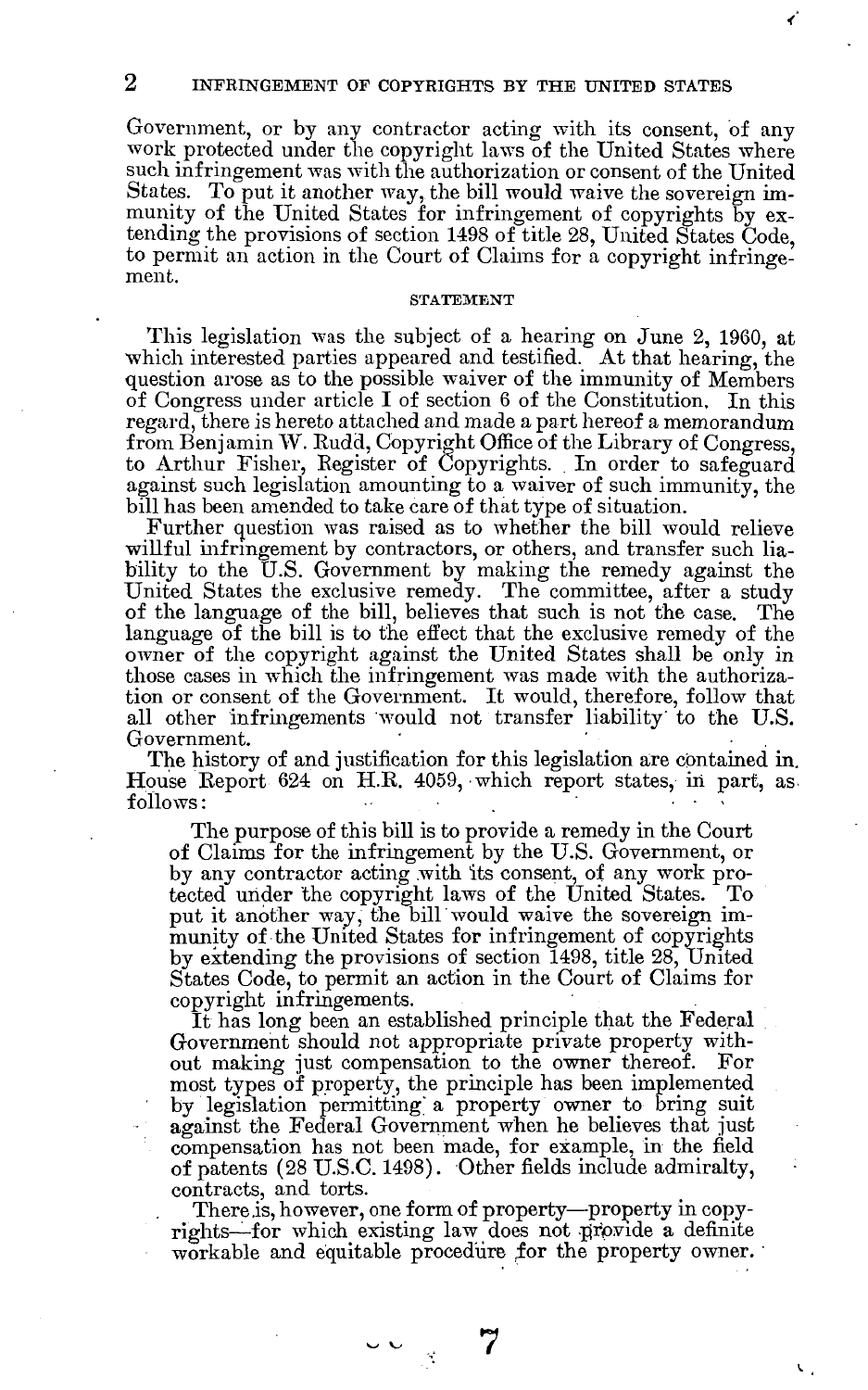There has been no specific legislative provision authorizing suits against the Government for infringement of copyrights as there has been for patents.

When the Government deliberately publishes a copyrighted article without obtaining the prior consent of the copyright proprietor, the general assumption would be that the holder, pursuant to the principles of "just compensation" under the fifth amendment of our Constitution, should be entitled to an action against the Government for infringement. such infringement cases have been reported, so far as this committee can determine. The reason appears to be that the Government, under still another established concept, i.e., "sovereign immunity," must consent to be sued for this particular type of wrong, and as yet has not so consented. Eecently there has been some discussion to the effect that the Federal Tort Claims Act may have removed this prohibition against suing the Government, but a consideration-of the legislative history of that act indicates that the prohibition has not been affected.

While the Government enjoys this immunity against suit for infringements in copyright actions, it should be pointed out that Government employees, even though acting within the scope of their employment, do not. This is for the reason, according to the decisions of our courts, that "sovereign immunity" covers only the Government and does not extend to its employees. As stated by the Supreme Court in *Belknap v. Schild* (161 U.S. 10), a patent case:

"The exemption of the United States from judicial process does not protect their officers and agents, civil or military, in time of peace, from being personally liable to an action of tort by a private person whose rights of property have been wrongfully invaded or injured, even by. authority of the United States \* \* \*. -Such officers or agents, although acting under the order of the United States, are therefore personally liable to be sued-'for their own infringement of a patent." Again in *Towle* v. *Boss* (32 Fed. Supp. 125), defendants, acting as'employees of the Government, made photographic.reproductions of plaintiff's copyrighted map. The court found •for the plaintiff and against the defendants, even though-they ceased'publication "and "the reproductions were never used. Regarding the immunity defense, the court observed:

: The position of the defendants as employees of the United States cannot protect them from the award of damages. The immunity'of the sovereign cannot in a republic immunize its agents also. The acts were done for the. benefit, of the Government by the employees thereof,. ,The foundations of arbitrary power would be firmly laid if the agents 'could violate the rights of citizens and themselves escape unscathed." It seems inequitable that employees of the United States, acting for the benefit of the Government, are now personally liable for copyright infringement and that the Government is not. It appears proper to this committee that the Government should assume responsibility for such acts. Fur-

**.8**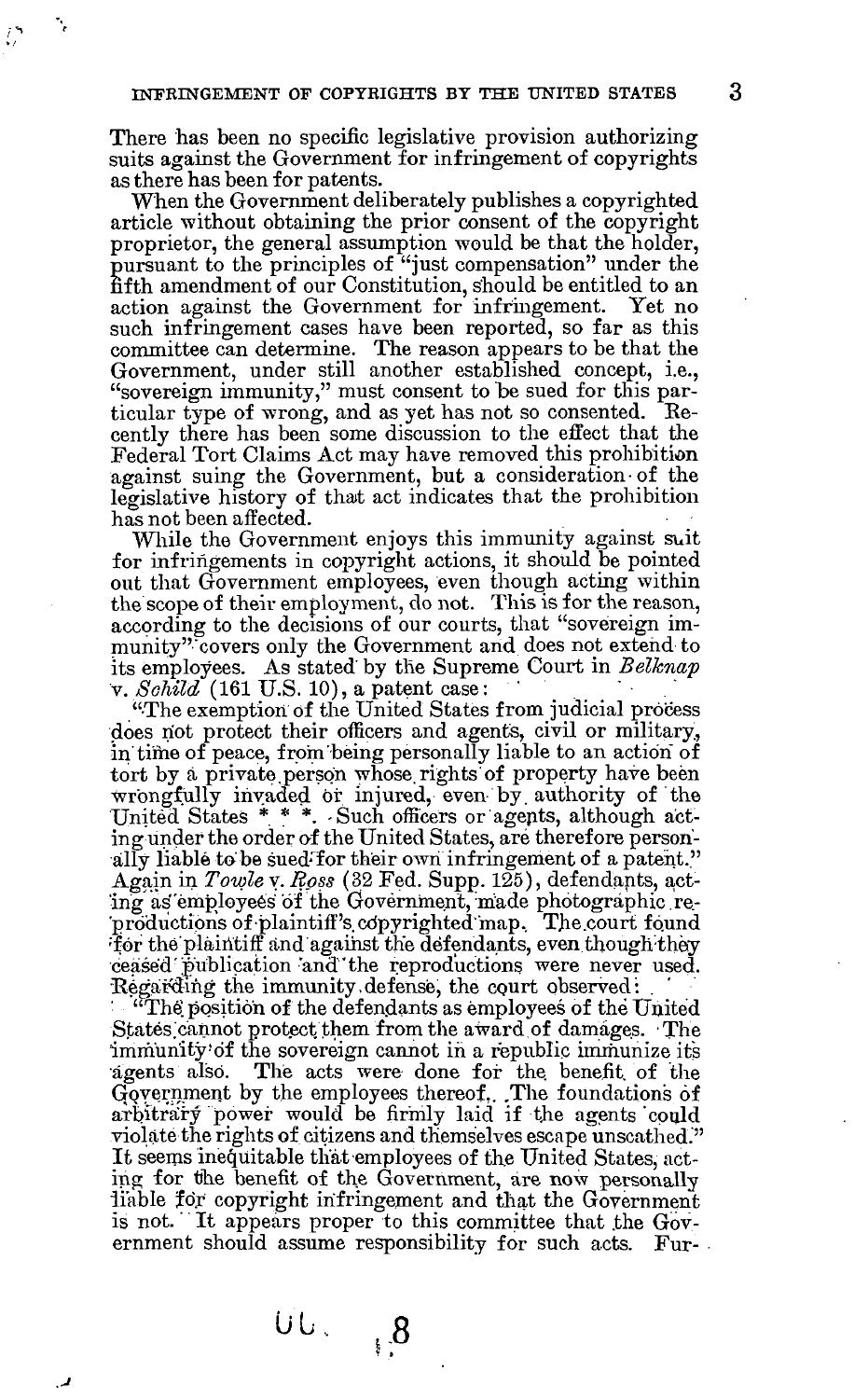4 INFRINGEMENT OF COPYRIGHTS BY THE UNITED STATES

thermore, it seems illogical to treat copyright infringements by the United States differently from patent infringements, in view of the established principle that the Federal Government should not be appropriating private property without just compensation, which principle was long ago adopted with regard to infringement of patents. The instant bill is designed to correct this situation both with respect to the copyright owner and to Federal officers and employees, and to the public generally.

#### EXPLANATION OF BILL

The bill is based, generally, upon provisions similar to those now existing in Federal law for patents, but with modifications appropriate to the nature of copyright property. Provision is made for suits in the Court of Claims. In addition, it affords the right of recovery for copyright infringements by contractors and subcontractors who perform work for the United States where such contractor infringes with the consent of the Government. It protects the Government employee, acting in the scope of his employment, by providing that the copyright owner's only remedy is by action against the U.S. Government. The bill further provides that a Government employee shall also have a right of action against the Government, except in those instances where he was in a position to order, influence, or induce use of the copyrighted work by the Government. The bill does not, however, confer a right of action on any copyright owner or any assignee with respect to any copyrighted work prepared by a person while in the employment of the United States where the copyrighted work was prepared as a part of the official functions of the employee or in the preparation of which Government time, material, or facilities were used. The bill also provides for compromise settlement of any claim which the copyright owner may have against the Government by reason of its infringement.

The bill provides a 3-year statute of limitations for filing infringement actions against the Government. period of limitation was adopted in order to conform this bill to Public Law 85-313 (85th Cong.) which sets up a uniform statute of limitations of 3 years on civil actions involving copyright infringements. Where there is a claim against the Government for infringement, the legislation provides for the tolling of the statute of limitations during the time negotiations are underway for the compromise settlement of the claim.

Section 2 of the bill, as amended, amends section 2386(4) of title 10, United States Code, an appropriation' section, which provides generally that appropriations for the military departments available for the procurement of supplies and equipment, shall also be available for the purchase or acquisition of certain listed rights in the patent, copyright, and technical data fields.

**9** 

计类似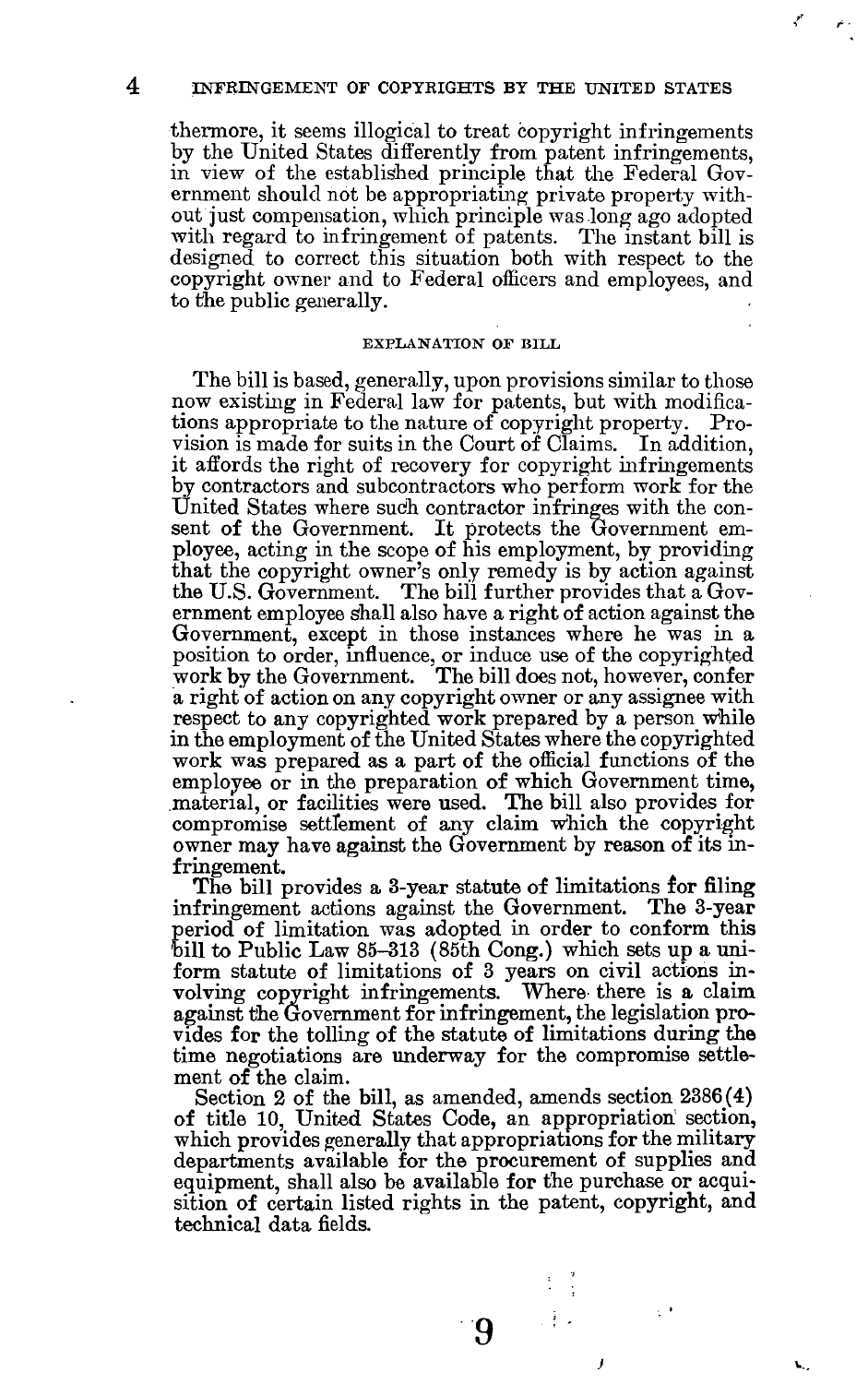"Section 3 of the bill contains technical provisions and was adopted in order to amend the section catchline and chapter analysis of title 28, United States Code. Title 28 is one of the United States Code titles which has been enacted into positive law.

The committee, after a study and consideration of the foregoing, recommends that the bill, H.R. 4059, as amended, be considered favorably.

In addition to the memorandum of Benjamin W. Rudd, hereinbefore referred to, there are also attached hereto reports submitted by the Department of Commerce; the Department of State; the Library of Congress; the U.S. Information Agency, and the Department of the Navy concerning the subject matter of this bill.

> THE SECRETARY OF COMMERCE, *Washington, D.O., January 30,1959.*

Hon. SAM RAYBURN, *Speaker of the House of Representatives, Washington, B.C.* 

DEAR MR. SPEAKER : There are attached four copies of a proposed bill to amend title 28 of the United States Code relating to actions for infringements of copyrights by the United States.

There are also attached four copies of a statement of purpose and need in support thereof.

We are advised by the Bureau of the Budget that it would interpose no objection to the submission of this proposed legislation.

Sincerely yours,

**%** 

LEWTS L. STRAUSS, *Secretary of Commerce.* 

STATEMENT OF PURPOSE AND NEED FOR LEGISLATION TO AMEND TITLE 2 8 OF THE UNITED STATES CODE RELATING TO ACTIONS FOR INFRINGE-MENTS OF COPYRIGHTS BY THE UNITED STATES

The proposed legislation would amend title 28, United States Code, to provide that in those cases where a copyright has been infringed by the Federal Government or its agents, the exclusive remedy by the holder of the copyright would be by action against the United States in the Court of Claims unless an administrative settlement of the claim was made by the department or agency concerned.

At present, the. only remedy available to a copyright holder in such circumstances is a suit against Government employees who take part in the infringement. Generally the employees in such cases are merely following the orders of their superiors in the general interest of the department or agency concerned, and it therefore is illogical and inequitable for the employees to be held personally accountable. Recovery of compensation from subordinate Government employees as though they were independent contractors of malefactors for doing as they have been directed is not, in our opinion, the correct way to compensate the copyright owner for infringement. Although actual recoveries for Government infringement have been rare, the increasing

**10** 

Ü

ا پ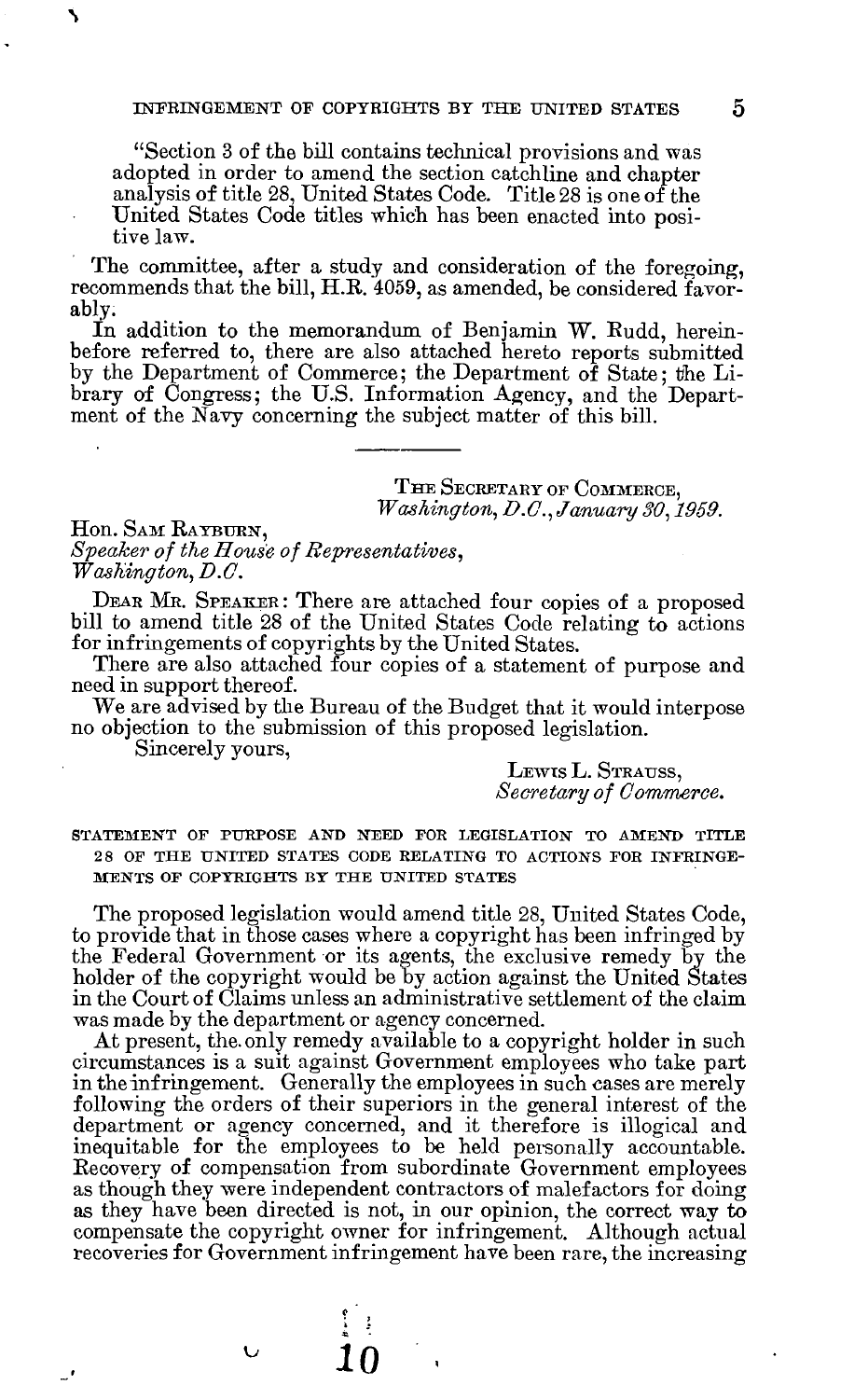6 INFRINGEMENT OF COPYRIGHTS BY THE UNITED STATES

use of desk photocopying machines in the routine administration of the departments makes possibility of infringement an ever-increasing danger.

Since the benefits of copyright infringement under such circumstances flow directly to the Government, it would appear that the Government should bear the cost of reimbursing copyright holders for the damages arising from the infringement. The proposed bill would so provide, and would relieve the employee of liability. It also would permit administrative settlement of claims, and would provide a 3-year limit within which claim for recovery could be instituted.

> THE SECRETARY OF COMMERCE, *Washington, D.G., February 27,1959.*

*/* 

Hon. EMANUEL CELLER, *Chairman, Committee \on the Judiciary, House of Representatives, Washington, B.C.* 

DEAR MR. CHAIRMAN: This is with reference to H.R. 4059, a bill to amend title 28 of the United States Code relating to actions for infringements of copyrights by the United States, which you introduced pursuant to the recommendation of this Department and which has been referred to your committee.

This legislation would amend section 1498 of title 28, United States Code, to add a new subsection providing that in the event of copyright infringement by the United States, the sole remedy of the copyright holder would be by action against the United States.

After this legislation was submitted to the Congress, we were informed that the Department of State suggested that it might be interpreted as subjecting the U.S. Government to suit if it committed an act of infringement in a foreign country, and pointed out that the same interpretation might apply with respect to the present section 1498 which relates to actions against the United States for infringement of patents.

There are attached copies of a report which the Department of State submitted to the Committee on the Judiciary of the U.S. Senate on June 5, 1958, with respect to a proposal similar to our draft legislation. That report fully explored this question and proposed language to avoid liability for claims arising out of infringements of patents or copyrights in a foreign country.

The Department concurs in the views expressed by the State Department and accordingly requests that H.R. 4059 be amended as follows: On page 1, lines 5 and 6, strike "a new subsection '(b)' " and insert in lieu thereof "new subsections (b) and (c)." On page 3, add immediately after line 14 the following:

"(c) The provisions of this section shall not apply to any claim arising in a foreign country."

The Bureau of the Budget has advised that it would interpose no objection to the submission of this letter to your committee.

> **11** ર રહે

Sincerely yours,

FREDERICK H. MUELLER, *Under Secretary of Commerce.*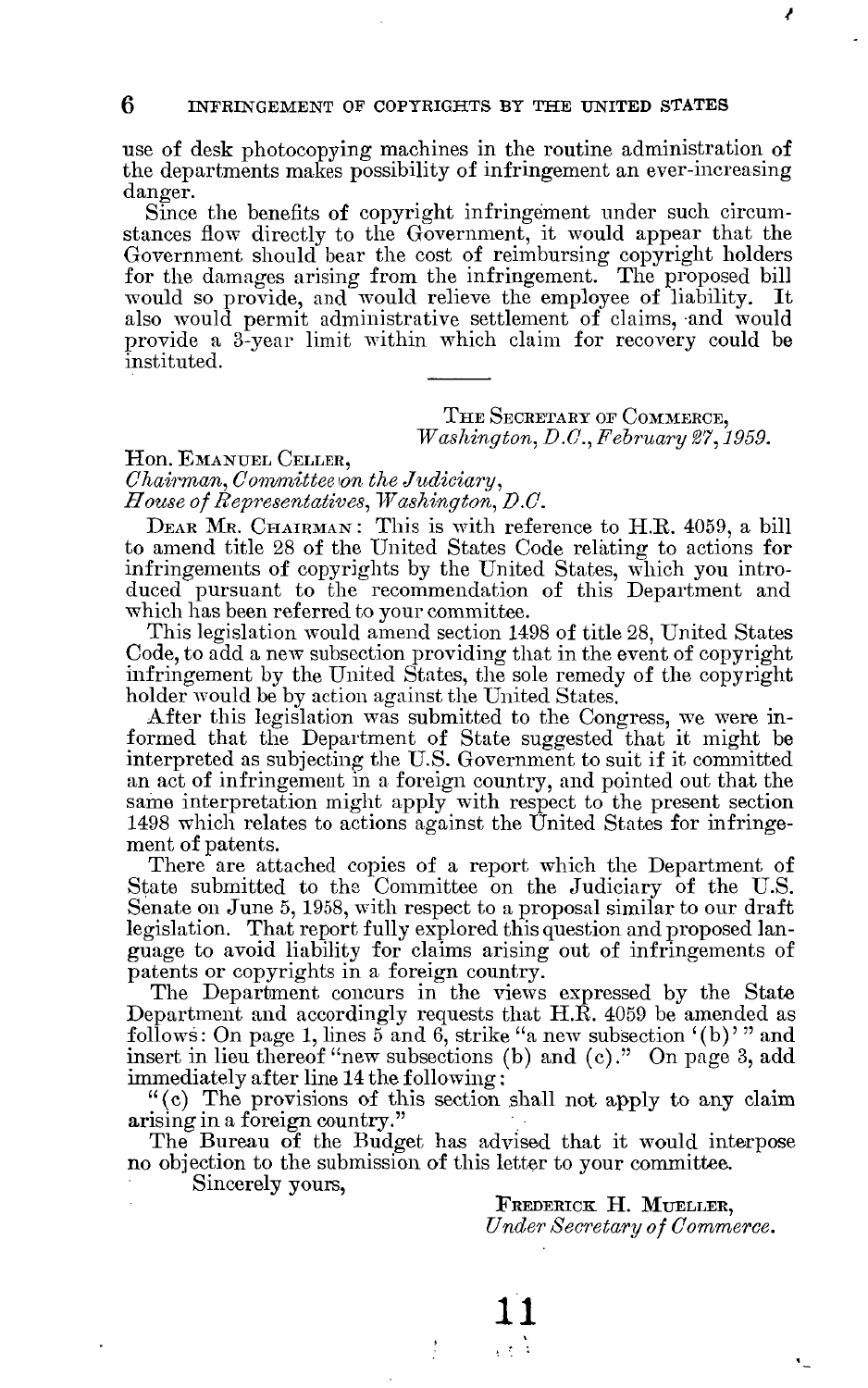DEPARTMENT OF STATE, *June 5,1958.* 

Hon. JAMES O. EASTLAND,

**\** 

þ

*Chairman, Committee on the Judiciary, U.S. /Senate.* 

DEAR SENATOR EASTLAND: H.R. 8419, to amend title 28 of the United States Code relating to actions for infringements of copyrights by the United States, was passed by the House of Representatives on May 19, 1958, on the Consent Calendar, and has been referred to the Judiciary Committee of the Senate.

The principal purpose of this bill is to provide a remedy in the Court of Claims or in any district court for the infringement by the U.S. Government of any work protected under the copyright laws of the United States.

While the effect of the bill would be primarily domestic in character, and therefore not of primary concern to this Department, there is one aspect of the bill which is related to this Department's functions. As the Department understands the bill, if a work is protected under the copyright laws of the United States and is infringed by the United States, the copyright owner can sue the U.S. Government in the Court of Claims or in any district court for damages. There is no indication or suggestion in the bill that such action would not lie if the acts of infringement by the United States occurred abroad. Thus, if this bill were to become law, it might be interpreted as subjecting the U.S. Government to suit if it committed an act, for example, in France, infringing upon a work of a French national which, in addition to having other copyrights, happened to be protected under the U.S. copyright laws as well. The occurrence of such an act is not unlikely in view of the numerous projects of this Government abroad in which infringements might inadvertently take place. In addition, there is an increasing number of foreign works entitled to protection under U.S. law pursuant to the provisions of the Universal Copyright Convention of which the United States is a member.

While the Department believes that the United States should respect the property rights of foreign nationals in their copyrighted works and should provide due recompense whenever such rights are utilized, it is questionable whether it is desirable to create a remedy for infringements of foreign rights in the manner set forth by H.R. 8419. The Department is unaware of any serious problems relating to actions of the United States abroad infringing copyrights which necessitate remedial action of this type. Moreover, the creation of a statutory right of suit against the United States for acts committed abroad in the form and context of H.R. 8419 would open an avenue of legal action which could give rise to further problems in related and similar fields.

For these reasons the Department recommends that H.R. 8419 be amended to remove the possibility of its being interpreted as applying to acts of infringement in foreign countries. This might be done by adding a new subsection providing that the remedial action may not lie with respect to infringements occurring abroad. In this connection it is pertinent that subsection (a) of section 1498 of title 28 of the United States Code contains a parallel right of suit with respect to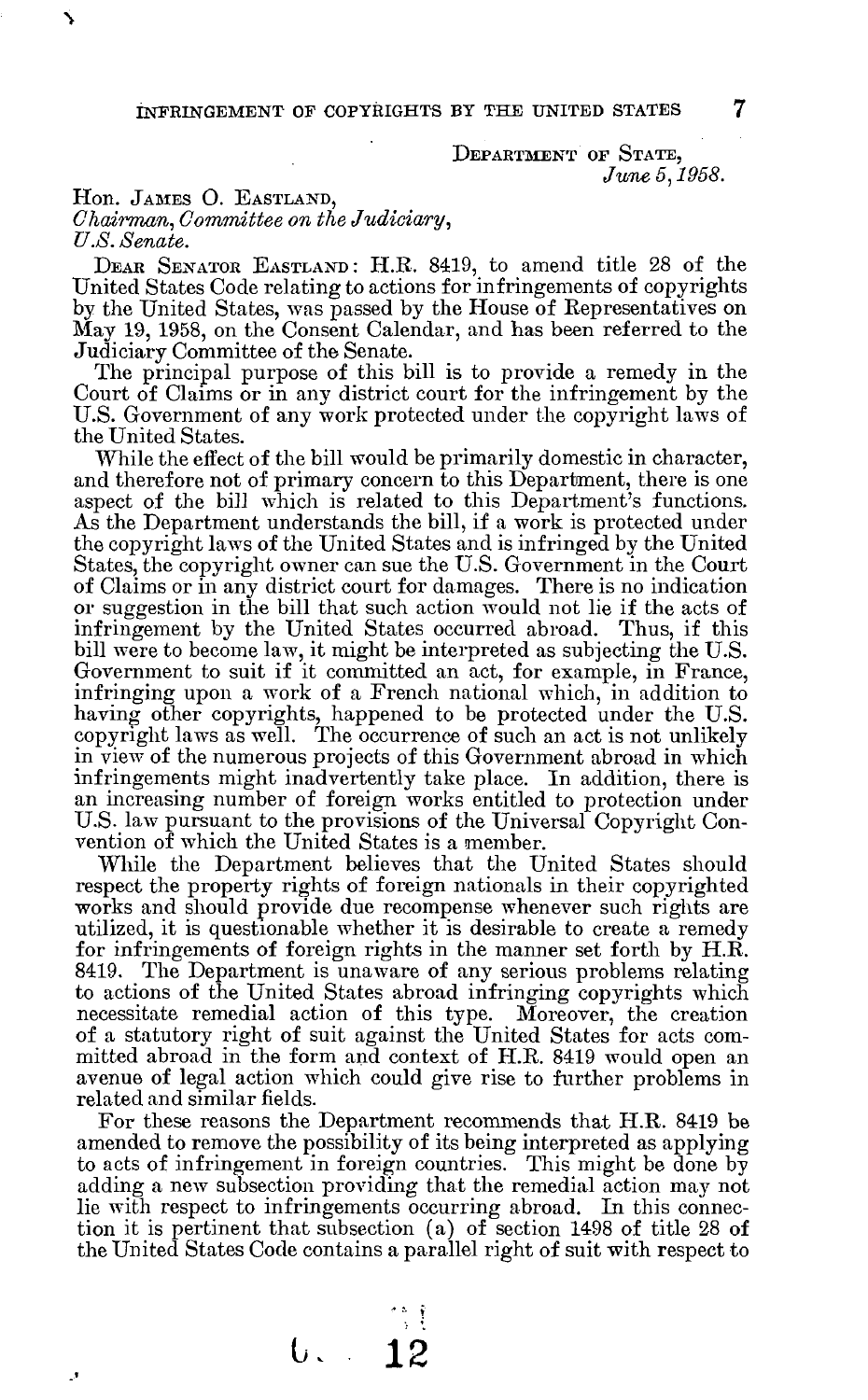infringements of patent rights committed by the U.S. Government. Since the patent infringement provision contains the same ambiguity with respect to infringements occurring abroad, it is believed desirable and appropriate that the proposed limiting amendment apply to both the patent infringement provision and the copyright infringement provision.

To this end the Department recommends that H.R. 8419 be amended by adding a new subsection "(c) " reading as follows:

"(c) The provisions of this section shall not apply to any claim arising in a foreign country."

This recommendation has been discussed with representatives of the U.S. Patent Office and of the U.S. Copyright Office, and the Department has been advised that there is no objection to this amendment to the bill.

Sincerely yours,

WILLIAM B. MACOMBER, Jr., *Assistant Secretary*  (For the Secretary of State).

THE LIBRARIAN OF CONGRESS, *Washington, November 25, 1955.* 

Hon. EMANUEL CELLER,

*House of Representatives,* 

*House Office Building, Washington, D.O.* 

DEAR MR. CELLER : This will acknowledge receipt of your request, dated November 16,1955, for my views in connection with H.R. 6716, a bill to amend title 28, United States Code, relating to actions for infringement of copyrights by the United States.

The bill would amend section 1498 of title 28, United States Code, which provides for actions, against the United States for patent infringement, by adding a new paragraph designed to provide a right of action against the United States in the case of copyright infringements. It would give a right of action to an aggrieved copyright proprietor in the Court of Claims, any district court, or, if the amount were under \$1,000, the right to pursue the administrative remedies set forth in the Federal Tort Claims Act. The statutory damage provisions of the copyright law are made applicable to the infringements. The statute of limitations is that made applicable to "civil actions" against the Government under section  $2401(2)$  of title 28, United States Code (that is, 6 years). In addition, one subsection of the Federal Tort Claims Act is made inapplicable as a defense by the Government.

The matter of relaxing the immunity of the Government from suit has been the subject of specific legislative enactments over the years. As a result, suits may now be filed against the Government in the field of contract, admiralty, torts, and patents. However, in one field, legislative action has failed to materialize. There has never been specific legislation authorizing actions against the Government for copyright infringement. The present bill would remedy this long-existing inequity and it would appear as a matter of principle to be worthy of favorable consideration by your committee.

**13** 

ا ر

٠.,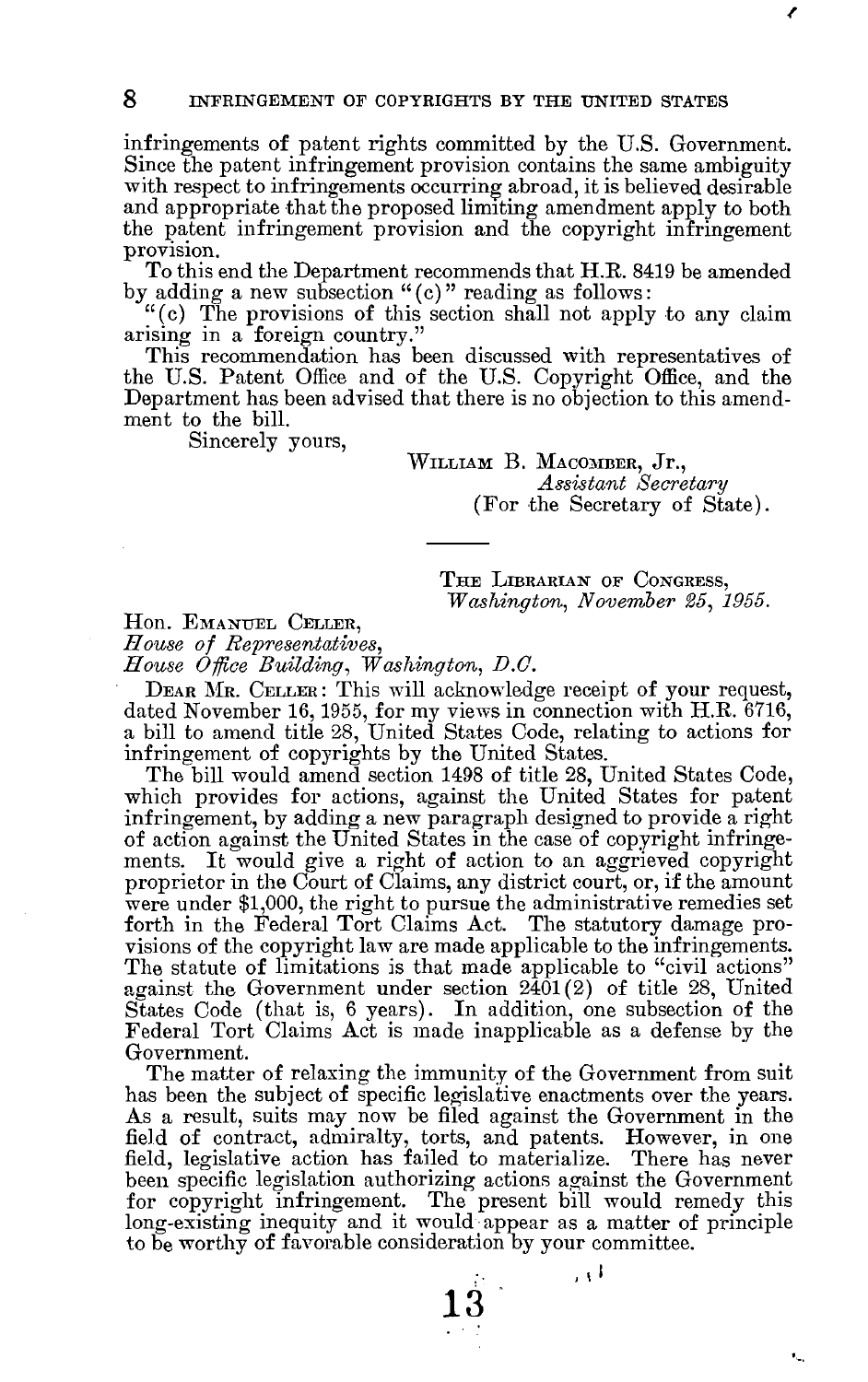From an administrative viewpoint the enactment of the proposed bill would also be welcome. The Library operates a Photoduplications Service which receives thousands of requests annually from the public for photo reproductions of various works in the Library's collections. While the Service endeavors to respect the copyright law, there is always the possibility that legal action may be instituted against a Library employee for the accidental and unintentional infringement of a copyrighted work. Although this has never materialized, the proposed bill would lay a basis for a settlement of any such claims which might arise and thus remove the threat of legal action against individual employees.

With regard to the one subsection of the Federal Tort Claims Act which is made inapplicable to the Government as a defense, section 2680(a), title 28, United States Code, excludes from the authorization of suit against the Government any claim which is based upon an act or omission of a Government employee, exercising due care, in the execution of a regulation, whether or not the regulation be valid. The Supreme Court in the case of *Dalehite* v. *U.S.* (346 U.S. 15 (1953)) commented extensively upon the history, purpose, and function or such a provision of law. In view of that opinion and the extensive consideration heretofore given by the Congress of the problem, it may be inadvisable to deprive the Government of the defense envisioned by the above section of the Tort Claims Act.

Sincerely yours,

L. QUINCY MUMFORD, *Librarian of Congress.* 

GOVERNMENT PRINTING OFFICE, *November 29, 1955.* 

Hon. EMANUEL CELLER,

*Chairman, Committee on the Judiciary, House of Representatives, Washington, D.C* 

DEAR MR. CELLER : Reference is made to your letter of November 17,1955, requesting an expression of my views on proposed legislation re H.R. 6716 to amend title 28 of the United States Code relating to actions for infringements of copyrights by the United States.

We understand that the proposed bill would permit the United States to be sued for infringement of copyrights in the Court of Claims in the same manner as for infringement of patents. In general, we see no difficulty as far as the Government Printing Office is concerned. The normal practice of the Government Printing Office is to require the consent of the copyright holder prior to printing known copyright articles.

A possible exception would be the printing of copyright articles in the Congressional Record if quoted by a Congressman, as the Government Printing Office would not be in a position to know when it might print such a copyright article and cause the Government to be sued. It is believed, however, that this is a question that may have already been considered by your committee.

Very truly yours,

RAYMOND BLATTENBERGER, *Public Printer.* 

S. Rept. 1877. 86-2-2-2

 $\cdot$ 

**o, 14**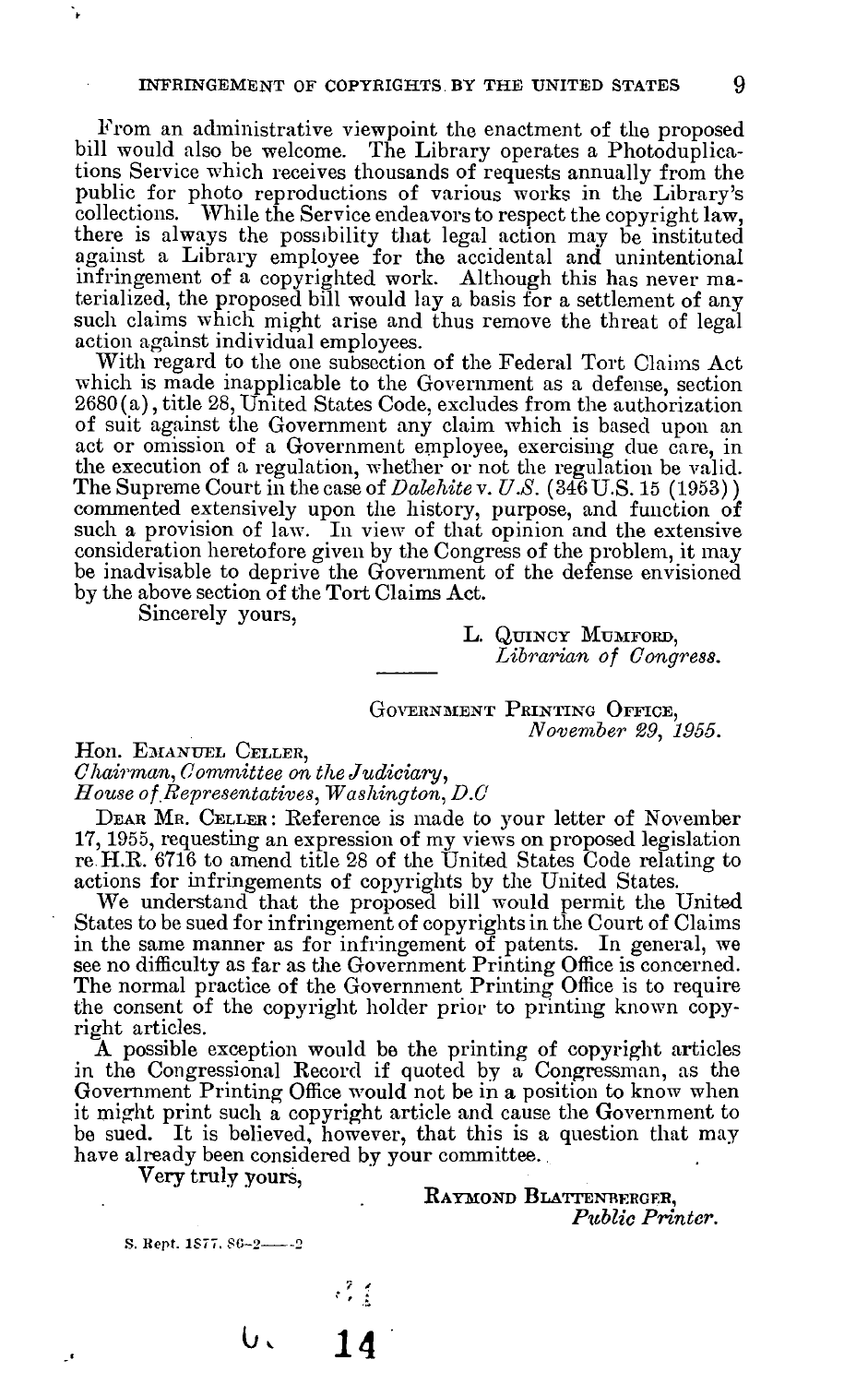# U.S. INFORMATION AGENCY, OFFICE OF THE DIRECTOR, *Washington, December 3,1955.*

**/** 

 $\ddot{\phantom{a}}$ 

# Hon. EMANUEL CELLER, *House of Representatives.*

;

DEAR MR. CELLER: I refer to your letter of November 23, 1955, requesting the views of the Agency on H.R. 6716 to amend title 28 of the United States Code relating to actions for infringement of copyrights by the United States, which letter was acknowledged on November 30, 1955.

We are of the view generally that the proposed legislation is sound and equitable. The Federal Government should pay for the use of property of private persons, including copyrights protected under the laws of the United States, and should permit itself to be sued for unauthorized use of such copyrights. We do, however, have objections or reservations regarding- certain possible application of the legislation.

As you know, this Agency uses materials from all available sources in the overseas information program and frequently must acquire copyrights. While the Agency does not knowingly use materials without the permission of the copyright owner, it is not always possible in this extremely complex field to know the exact status of all outstanding rights. When rights protected by the copyright laws of the United States are unintentionally infringed through use of materials in the program, we believe that an opportunity for recovery of just compensation should be available to the rights holder, and the proposed legislation would provide for such recovery in case of infringement of statutory copyrights.

It appears, however, that the proposed legislation does not cover infringements of common law property rights in unpublished works. Such rights are recognized in section 2 of title 17 of the United States Code. They are not expressly protected by the copyright laws and accordingly there is considerable question as to whether infringement by the Government of an unpublished work would be within the purview of the proposed legislation.

While we believe the proposed legislation is equitable and favor its enactment in modified form, we are of the opinion that the legislation may be too sweeping in its coverage in that it makes the Government liable for infringements of copyright "by a contractor, subcontractor, or any person or corporation pursuant to a contract with or authorization by the Government." We believe the liability of the Government should be limited to infringements directly by the Government since the control of those intangible rights through license operations would be most difficult.

The copyright owner under the proposed legislation is entitled to such damages as the copyright owner may have suffered due to infringement "in accordance with the procedure and terms, including the minimum statutory damages set forth in section 101(b) of title 17 of the United States Code." The last sentence of subsection 101 (b) provides that "\* \* \* the foregoing exceptions.shall not deprive the copyright proprietor of any other remedy given him under this law." Other subsections of the code provide injunctive relief, impounding of alleged infringing materials during a suit, and for their subsequent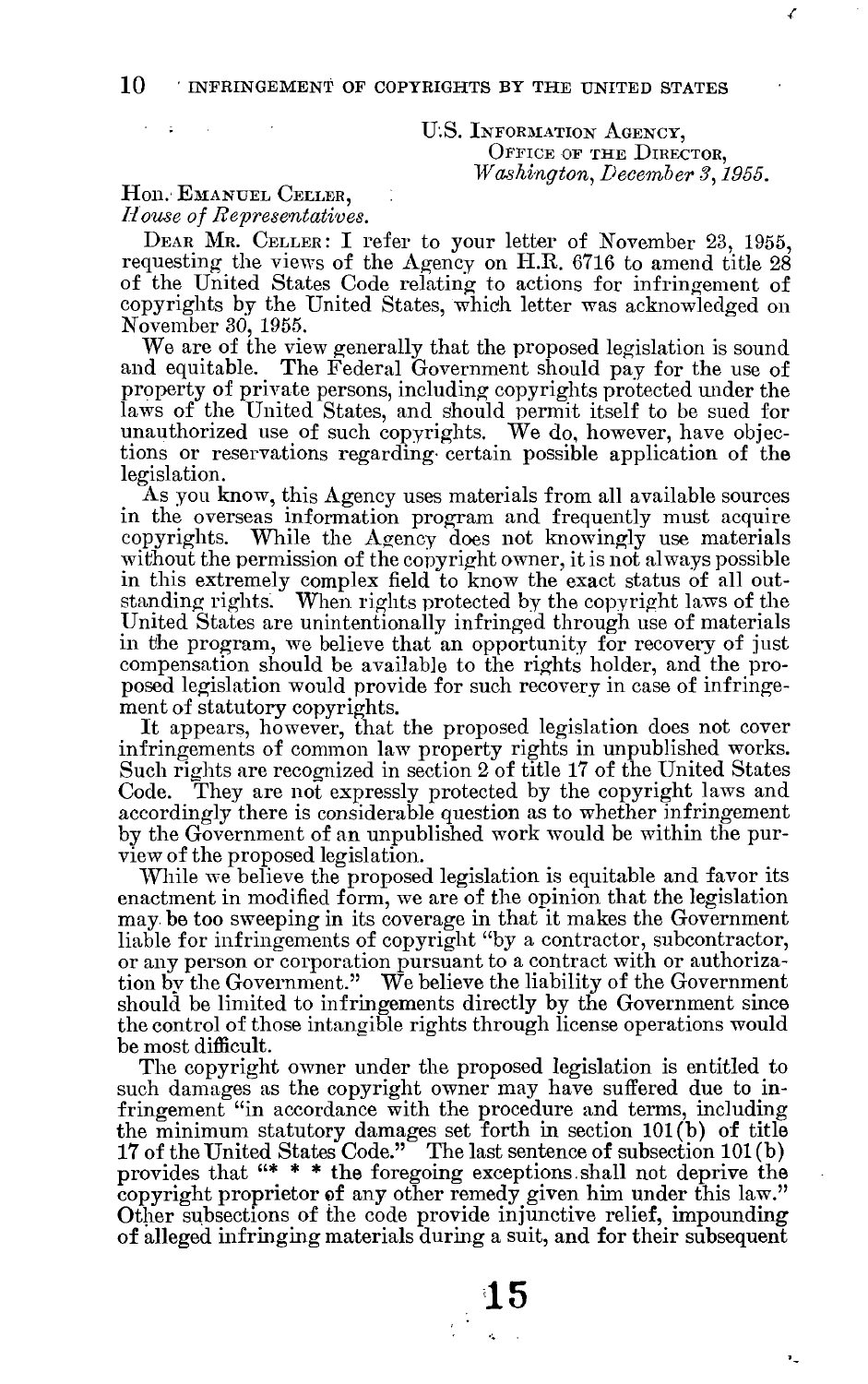destruction. We strongly recommend that the proposed legislation clearly make inapplicable any and all of the above remedies against the Government and provide only for monetary compensation as damages.

The proposed legislation is not by its terms limited to infringements in the United States. On the other hand, the Federal Tort Claims Act, the provisions of which are made available for settlement of copyright infringement, does not apply to claims arising abroad (as to the impracticability of extending the jurisdiction of such type of statutes to incidents occurring on foreign soil, see the decision of the U.S. Supreme Court in the case of *Spelar* v. *United States,* 338 U.S. 217). We are of the view that the proposed legislation should be applicable only to infringements occurring in the United States.

Finally, the proposed legislation provides a remedy for infringement of "any work protected under the copyright laws of the United States." Section 9 of title 17 of the United States Code, as amended, provides that the copyright secured by this title shall "extend" to the work of an author or proprietor who is a citizen or subject of a foreign state or nation with whom the United States has a treaty or convention, including the Universal Copyright Convention. Accordingly, unless specifically limited, the legislation may be considered as applicable to infringements abroad of materials copyrighted by an alien in any country signatory to the Universal Copyright Convention or to any other copyright agreement. This Agency is opposed to such application of the legislation.

Sincerely,

**•** 

**-t** 

ABBOTT WASHBURN, *Acting Director.* 

DEPARTMENT OF THE NAVY, OFFICE OF THE JUDGE ADVOCATE GENERAL, *Washington, B.C., May 23,1956.* 

Hon. EMANUEL CELLER, *Chairman, Committee on the Judiciary, House of Representatives, Washington, D.C.* 

My Dear Mr. Chairman: Your request for the comments of the Department of Defense on H.R. 6716, a bill to amend title 28 of the United States Code relating to actions for infringements of copyrights by the United States, has been assigned to this Department by the Secretary of Defense for the preparation of a report thereon expressing the views of the Department of Defense.

H.R. 6716 would waive the sovereign immunity of the United States for infringement of copyrights by extending the provisions of section 1498, title 28, United States Code, to permit an action in the Court of Claims or the U.S. district court for copyright infringements as well as patent infringements. It would further permit the owner of a copyright to pursue administrative remedies available under the Federal Tort Claims Act (28 U.S.C. 2671-2680) in cases where the claim for damages for infringement does not exceed \$1,000.

Inasmuch as employees of the United States acting for the benefit of the Government are now personally liable for copyright infringement, it appears proper that the Government assume responsibility for such acts. Furthermore, it seems illogical to treat copyright

 $^{12}16$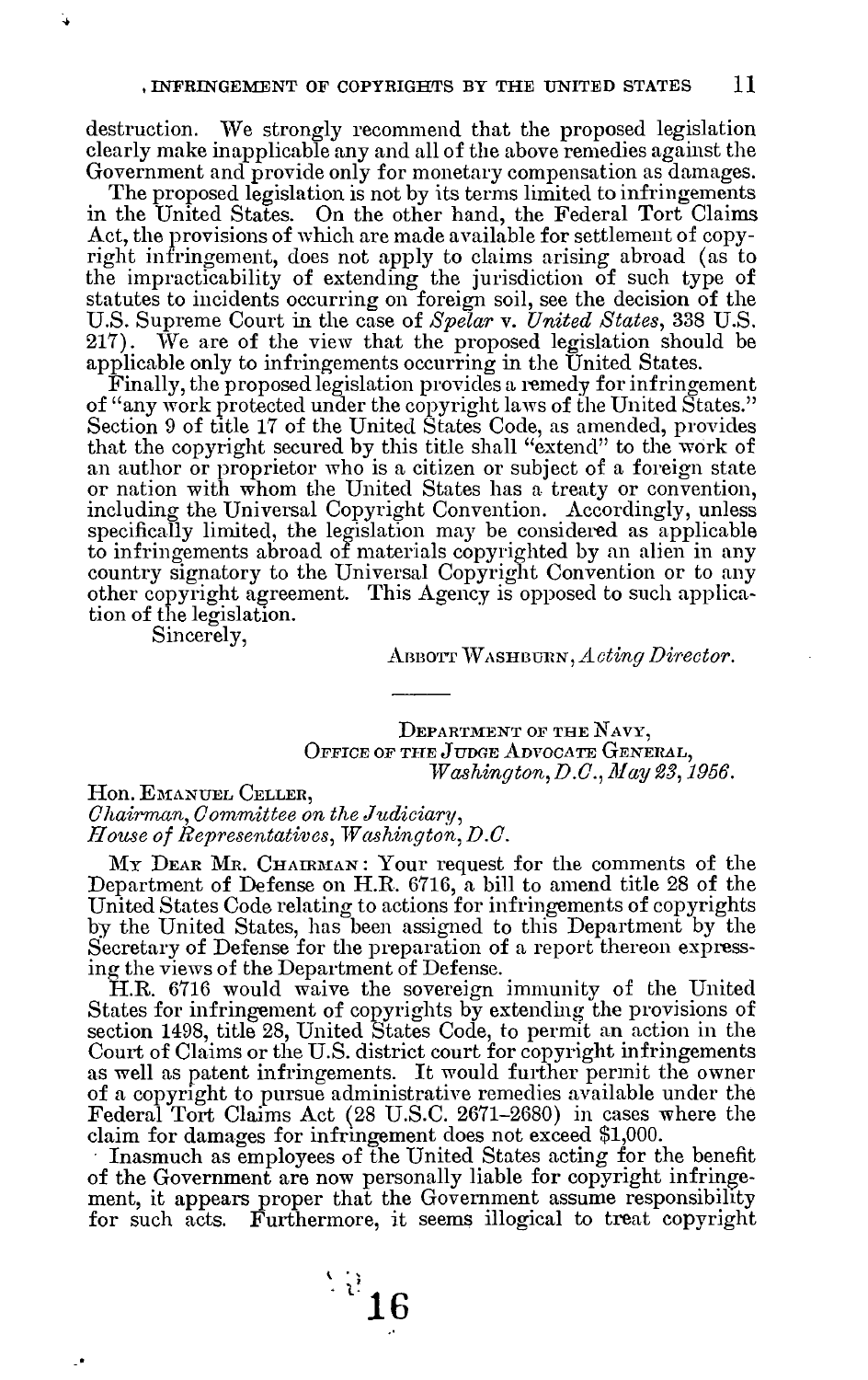$\mathbf{1}$ 

infringements by the United States differently from patent infringements, in view of the common philosophy which sustains copyright and patent protection on the part of the Federal Government.

Ć

However, it is believed that any administrative recovery made available for copyright or patent infringement should not fall under the Federal Tort Claims Act. The Federal Tort Claims Act is the established remedy against the United States for money damages for injury or loss of property, or personal injury or death caused by the negligent or wrongful act or omission of any employee of the Government while acting within the scope of his office or employment. Section 2671 contains definitions of "Federal agency" and "employee of the Government" which, when read together, indicate that torts of contractors and their employees are not included thereunder. The proposed bill, however, contemplates liability on the part of the United States for copyright infringements "by a contractor, subcontractor, or any person or corporation pursuant to a contract with or authorization of the Government." The Federal Tort Claims Act has been the subject of numerous court opinions and there has been established therefrom a body of case law which, if applied in the administrative disposition of copyright cases, might conflict with the apparent purpose of the proposed bill. Rather than trying to adapt the Federal Tort Claims Act procedures to copyright claims it would appear preferable to provide administrative settlement authority separate and distinct from the Federal Tort Claims Act. Further, as in the case of the statute permitting purchase of releases for past infringement of patents (31 U.S.C. 649b (1954 Supp.)), there should be no monetary limit on the administrative settlement authority. Illustrative statutory provisions conferring authority to settle administrative patent claims are title 35, United States Code, section 91 (1946), title 22, United States Code, section 1758(c) (1954 Supp.), and title 35, United States Code, section 183 (1952).

It is believed desirable, in order to parallel the statutory framework for patent infringement by the Government, to include in the statement of applicable statute of limitations a provision tolling the statute during the pendency of an administrative claim similar to that included in title 35, United States Code, section 286 (1952) and title 22, United States Code, section 1758(e) (1954 Supp.).

The statute should, as in the case of the patent infringement statute (second paragraph, 28 U.S.C. 1498), have a strict clause providing that governmental liability for acts done by contractors shall attach only to infringing acts done with the authorization or consent of the Government. If this is not done, the Government will have no control over the acts of contractors which would create governmental liability. In addition, the statute should, as in the case of the patent statute (fourth sentence, 28 U.S.C. 1498), limit the situations in which a Government employee may sue the Government for copyright infringement.

Finally, the bill should be amended by insertion of the world "exclusive" before the word "remedy" in line 2, page 2, of the bill. The purpose of this suggestion is to make clear the absence of civil or criminal liability on the part of employees who actually carry out the infringing acts, and to avoid the problem of Government procurement being held up by suits for injunction against Government con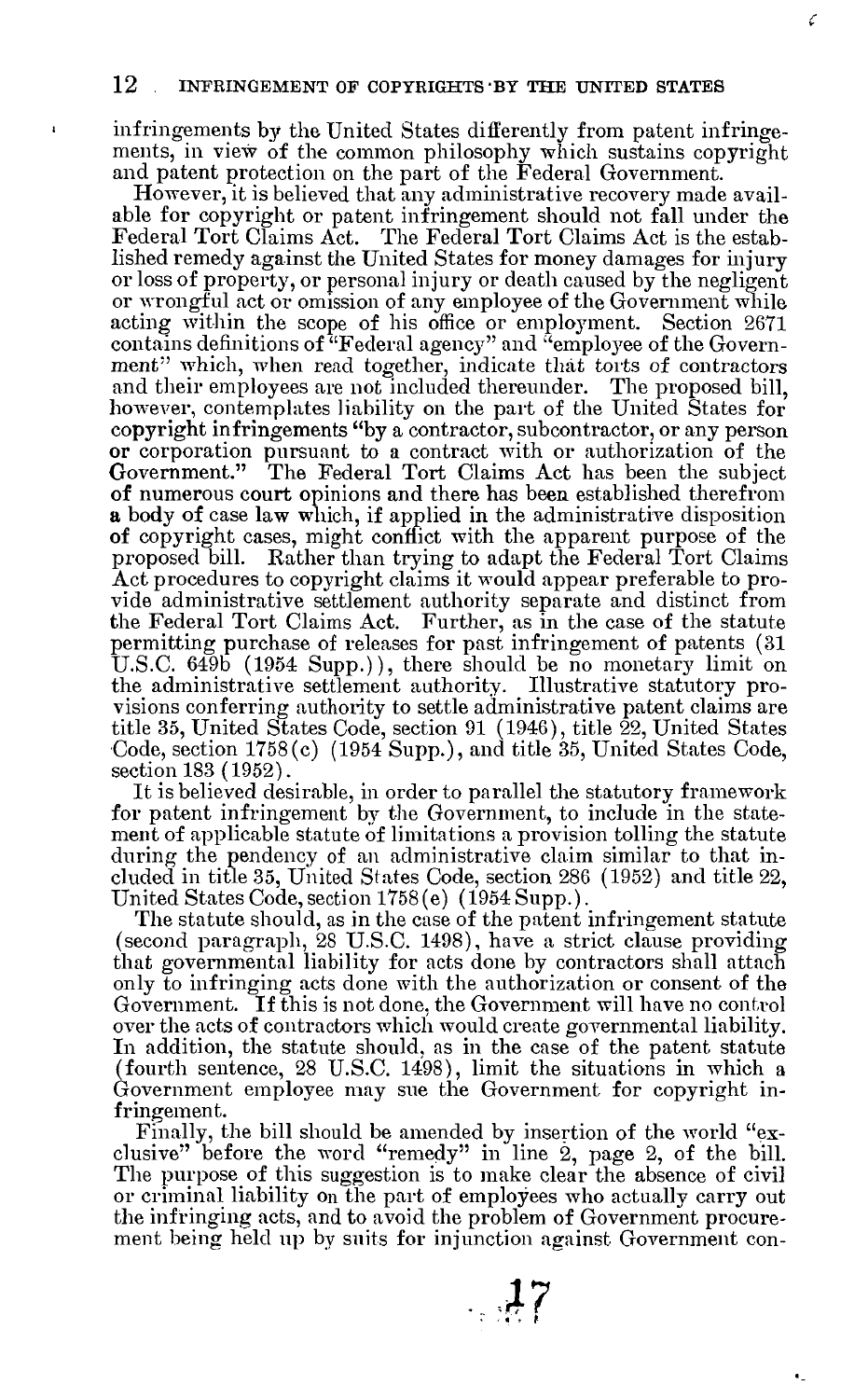tractors based on alleged copyright infringement. In this way, the bill will parallel existing law (28 U.S.C. 1498) with respect to governmental infringement of patents.

Your attention is invited to title 31, United States Code, section 649b (1954 Supp.), which provides in general that appropriations for the military departments available for procurement or manufacture of supplies, equipment, and materials shall be available for the purchase or other acquisition of certain listed rights in the patent, copyright, and technical data fields. If H.E. 6716 becomes law, it should be accompanied by an amendment to title 31, United States Code, section 649b, so as to insert the words "copyright or" before the words "letters patent" at the end of the first sentence of that section. This amendment would make funds available for the administrative settlement of claims for copyright infringement which would complement the administrative authority proposed in H.E. 6716.

The Department of the Navy, on behalf of the Department of Defense, recommends the enactment of H.E. 6716 provided it is amended to remedy the deficiencies noted above.

This report has been coordinated within the Department of Defense in accordance with procedures prescribed by the Secretary of Defense.

The Department of the Navy has been advised by the Bureau of the Budget that there would be no objection to the submission of this report to the Congress.

Sincerely yours,

IRA H. NUNN, *Bear Admiral, V.S.N., Judge Advocate General of the Navy,*  (For the Secretary of the Navy).

RESOLUTION ADOPTED BY THE AMERICAN BAR ASSOCIATION RE H.R. 671 6 (GOVERNMENT LIABILITY FOR COPYRIGHT INFRINGEMENT )

The board of governors of the American Bar Association has adopted the following resolution on H.E. 6716:

*"Resolved,* That the American Bar Association approves the principle that the Government and agencies should be liable for copyright infringement and that copyright proprietors should have an appropriate remedy (or remedies) against the Government and its agencies for such infringement on a basis comparable to those available in actions against private citizens.

"Specifically, the association approves  $H.R. 6716$  insofar as it embodies this principle."

MAY 26, 1958.

Ee Government liability, congressional privilege, and the Nimtz bill.

To: Arthur Fisher, Register of Copyrights.

From: Benjamin W. Eudd, Copyright Office, Library.

This memorandum is submitted in response to your request for a brief statement on the questions involved therein.

**18**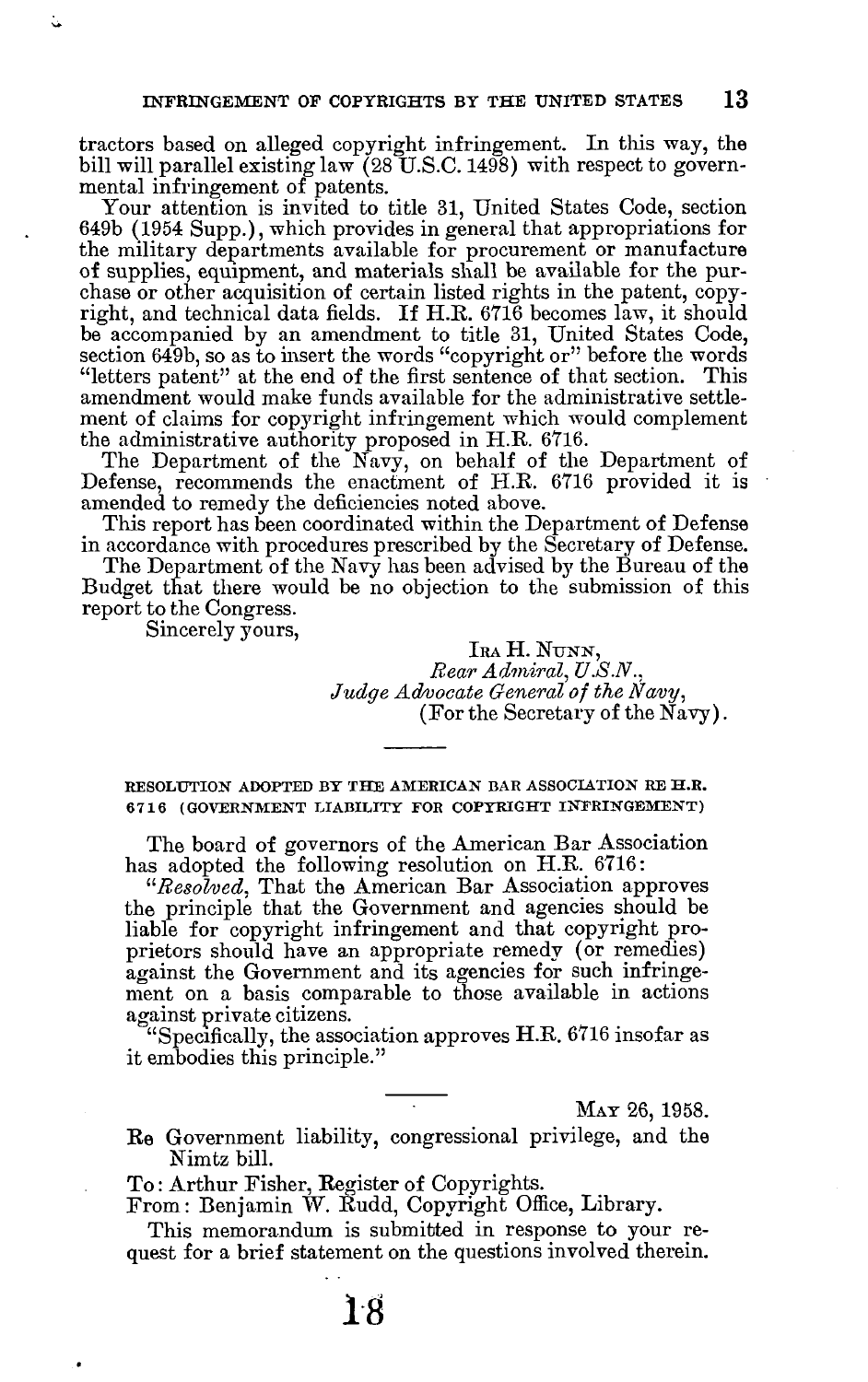I have made no effort to prepare a comprehensive study on the subject, even though there are many facets of the problem which might be reviewed in a more complete study.

# CONSTITUTIONAL IMMUNITY

Freedom of speech and debate by Members of Congress is guaranteed by the Federal Constitution which confers the following immunities upon them:

"They shall in all Cases, except Treason, Felony, and Breach of the Peace, be privileged from Arrest during their attendance at the Session of their representative Houses, and in going to and returning from the same; *and for any Speech or Debate in either House, they shall not be questioned in any other Place.*"<sup>1</sup> [Emphasis added.]

All the States have similar provisions in their constitutions.<sup>2</sup>

This constitutional protection "is not limited to words spoken in debate but is applicable to written reports presented in either house by its committees, to resolutions offered, which though in writing must be reproduced in speech \* \* \* *In short to things generally done in a session of the house by one of its members in relation, to the business*  before it."<sup>3</sup> [Emphasis added.]

## PUBLICATION OF COPYRIGHTED MATERIAL IN THE CONEGESSIONAL RECORD

There have been a number of cases holding that infringement of a copyright is a tort.<sup>4</sup> The congressional immunity is comprehensive and extends to all torts. It has been enforced in cases involving libel and slander,<sup>5</sup> and has also been invoked in cases of false arrest. Although there have been no reported cases involving copyright infringement actions against Members of Congress, congressional immunity is broad enough to constitute as complete a defense to such actions as to any other actions sounding in tort. An eminent authority on United States copyright law expressly declares that Members of Congress "may quote ad libitum from copyrighted material in the course of debates on the floor," and that this privilege "safeguards the quoted material when it appears subsequently in the Congressional Record."<sup>6</sup> Further corroboration may be found in a note on Government publications and copyright law  $\tau$  in which the writer quotes the following excerpts from a debate in the House of Repre-

<sup>&</sup>lt;sup>1</sup> U.S. Constitution, art. 1, sec. 6, clause 1.<br><sup>2</sup> See, e.g., Massachusetts constitution 1780, bill of rights, art. 21: "The freedom of<br>deliberation, speech and debate in either house of the legislature is so essential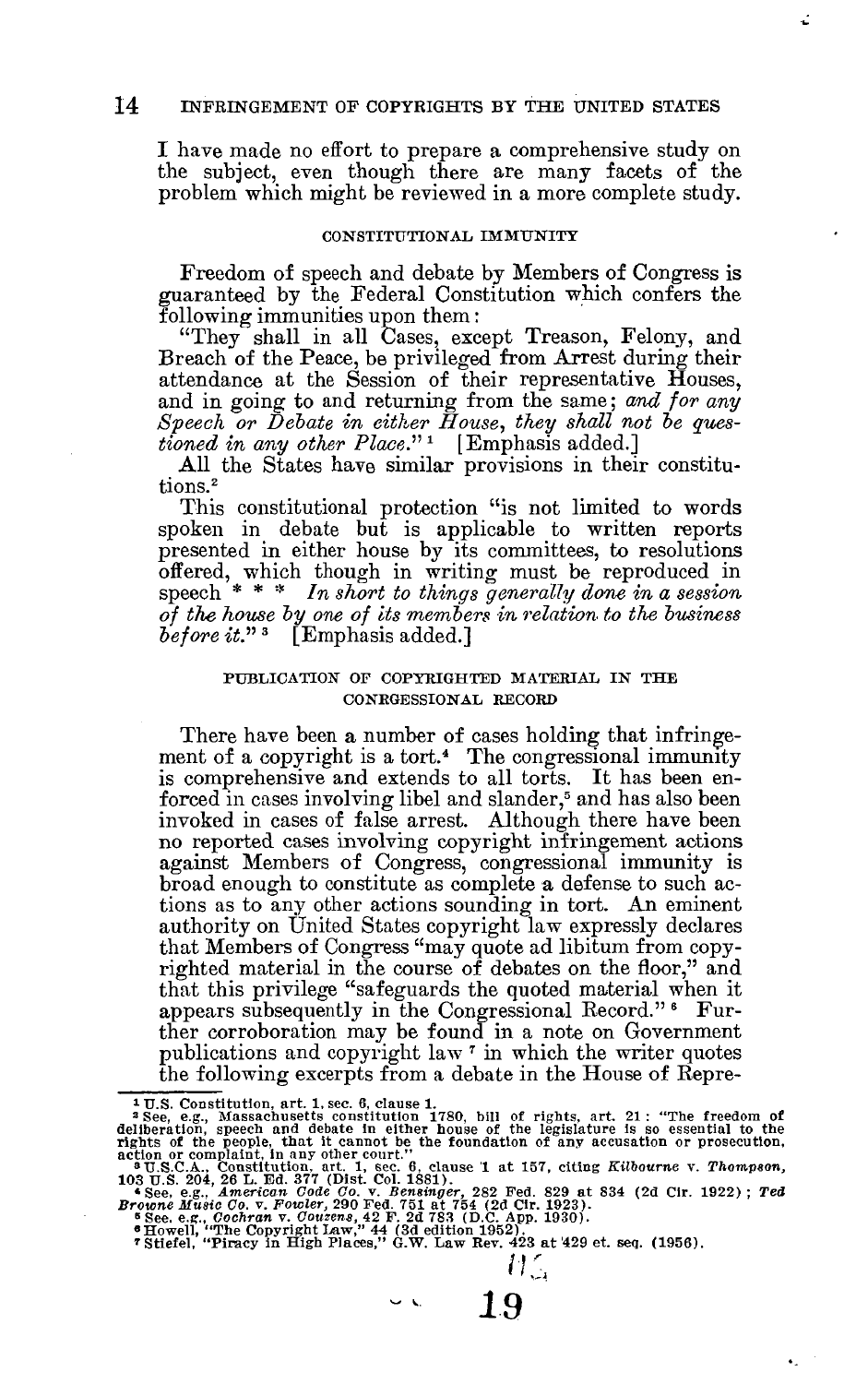ä,

sentatives over the reading by one of the Congressmen of several chapters of Henry George into the Record to support his position on the tariff:<sup>8</sup>

"Mr. BURROWS. Is it in order under the rule  $* * *$  to print remarks into the Record, a printed volume?

"Mr. STONE  $^*$   $^*$   $^*$  [I] inserted it in order that it might go into the country under the frank of Members of the House *in order that their constituents might be able to read this argument without having to buy it.* [Emphasis added.]

"Mr. DOLIVER \* \* \* [C]an the House see no difference between the publication of a brief extract from a public newspaper [which Doliver had read into the Record] and this concerted publication of a copyrighted volume in the Record? [Clarification added.]

"Mr. GOODNIGHT \* \* \* [A] 11 Members have general leave to print. Every gentleman upon this floor \* \* \* has the Every gentleman upon this floor  $** *$  has the right to print as his speech whatever he pleases \* \* \*."

The writer adds: "The net result was that the resolution to strike Henry George's work from the Record was tabled. There does not appear to have been any serious attempt to question the scope of the privilege since."

#### CONGRESSIONAL IMMUNITY AND THE NIMTZ BILL

It seems clear that the use by a Member of Congress of copyrighted material for insertion into the Record or any congressional document is privileged and therefore not a copyright infringement. Since the Nimtz bill is designed to provide a cause of action against the United States for copyright infringement, its enactment would in no way subject the Government to liability for such use.

### CHANGES IN EXISTING LAW

In compliance with subsection  $(4)$  of rule XXIX of the Standing Rules of the Senate, changes in existing law made by the bill, as reported, are shown as follows (existing law proposed to be omitted is enclosed in black brackets, new matter is printed in italics, existing law in which no change is proposed is shown in roman) :

## (28 UNITED STATES CODE)

#### CHAPTER 91.—COURT OF CLAIMS

 $\ddot{\phi}$   $\ddot{\phi}$   $\ddot{\phi}$   $\ddot{\phi}$   $\ddot{\phi}$   $\ddot{\phi}$ [1498. Patent cases.] 1498. Patent and copyright cases.

# **§ 1498. [Patent cases.]** *Patent and copyright cases.*

*(a)* Whenever an invention described in and covered by a patent of the United States is used or manufactured by or for the United States without license of the owner thereof or lawful right to use or manufacture the same, the owner's remedy shall be by action against

\* \* e o \*

«23 Congressional Record, pp. 3299-3305 (1892).

20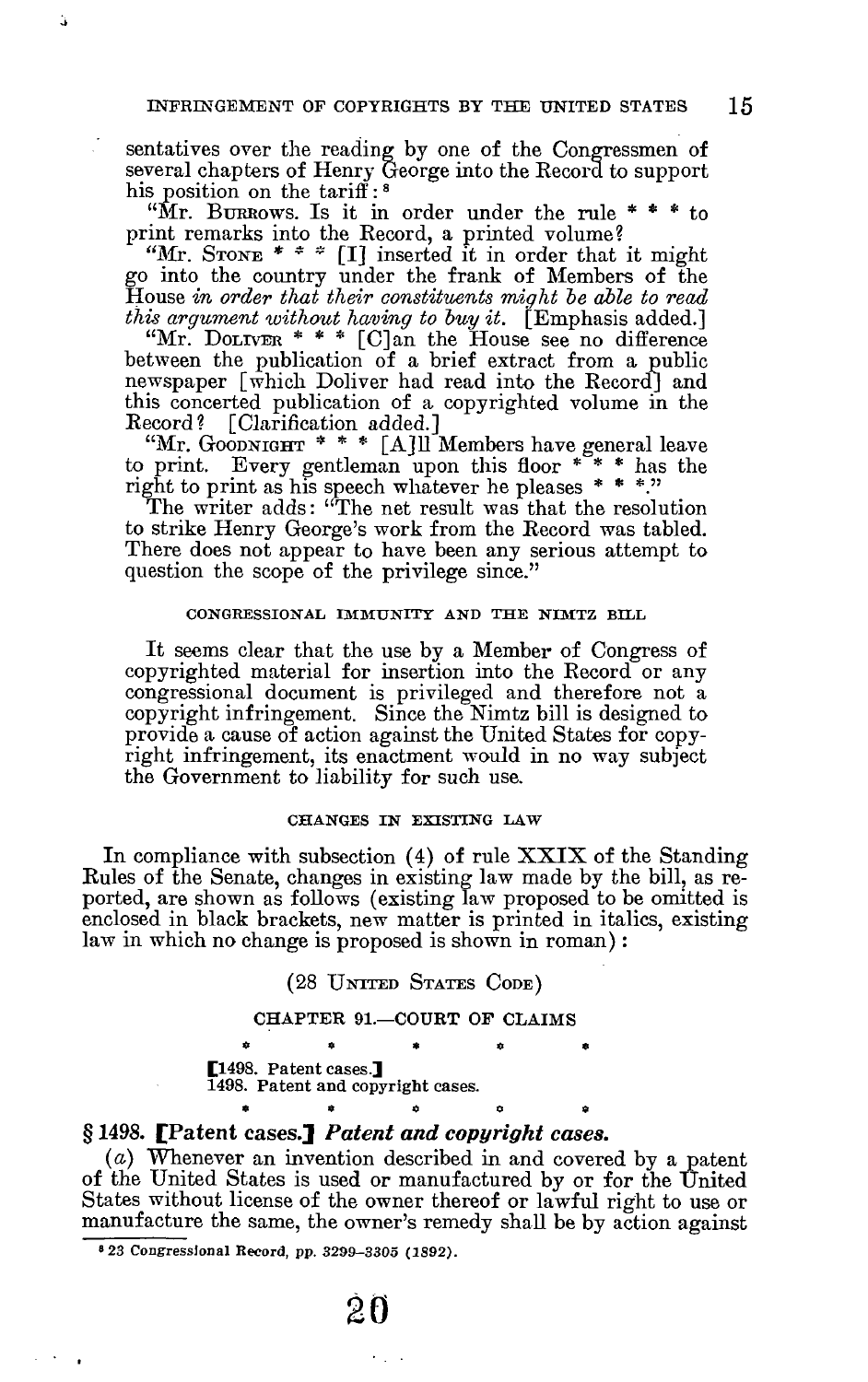the United States in the Court of Claims for the recovery of his reasonable and entire compensation for such use and manufacture.

Ź.

For the purposes of this section, the use or manufacture of an invention described in and covered by a patent of the United States by a contractor, a subcontractor, or any person, firm, or corporation for the Government and with the authorization or consent of the Government, shall be construed as use or manufacture for the United States.

The court shall not award compensation under this section if the claim is based on the use or manufacture by or for the United States of any article owned, leased, used by, or in the possession of the United States prior to July 1, 1918.

A Government employee shall have the right to bring suit against the Government under this section except where he was in a position to order, influence, or induce use of the invention by the Government. This section shall not confer a right of action on any patentee or any assignee of such patentee with respect to any invention discovered or invented by a person while in the employment or service of the United States, where the invention was related to the official functions of the employee, in cases in which such functions included research and development, or in the making of which Government time, materials or facilities were used.

*(b) Hereafter, whenever the copyright in any work protected under the copyright laws of the United States shall be infringed by the United States, by a corporation owned or controlled by the United States, or by a contractor, svhcontractor, or any person, firm, or corporation acting for the Government and with the authorization or consent of the Government, the exclusive remedy of the owner of such copyright shall be by action against the United States in the Court of Claims for the recovery of his reasonable and entire compensation as damages for such infringement, including the minimum statutory damages as set forth in section 101 (b) of tite 17, United States Code: Provided, That a Government employee shall have a right of action against the Government under this subsection except where he was in a position to order, influence, or induce use of the copyrighted work by the Government: Provided, however, That this subsection shall not confer a right of action on any copyright owner or any assignee of such owner with respect to any copyrighted work prepared by a person*  while in the employment or service of the United States, where the *copyrighted work was prepared as a part of the official functions of the employee, or in the preparation of which Government time, material, or facilities were used: And provided further, That before such action against the United States has been instituted the appropriate corporation owned or controlled by the United States or the head of the appropriate department or agency of the Government, as the case may be, is authorized to enter into an agreement xoith the copyright owner in full settlement and compromise for the damages accruing to him by reason of such infringement and to settle the claim administratively out of available appropriations.* 

*Except as otherwise provided by law, no recovery shall be had for any infringement of a copyright covered by this subsection committed more than three years prior to the filing of the complaint or counter claim for infringement in the action, except that the period between*